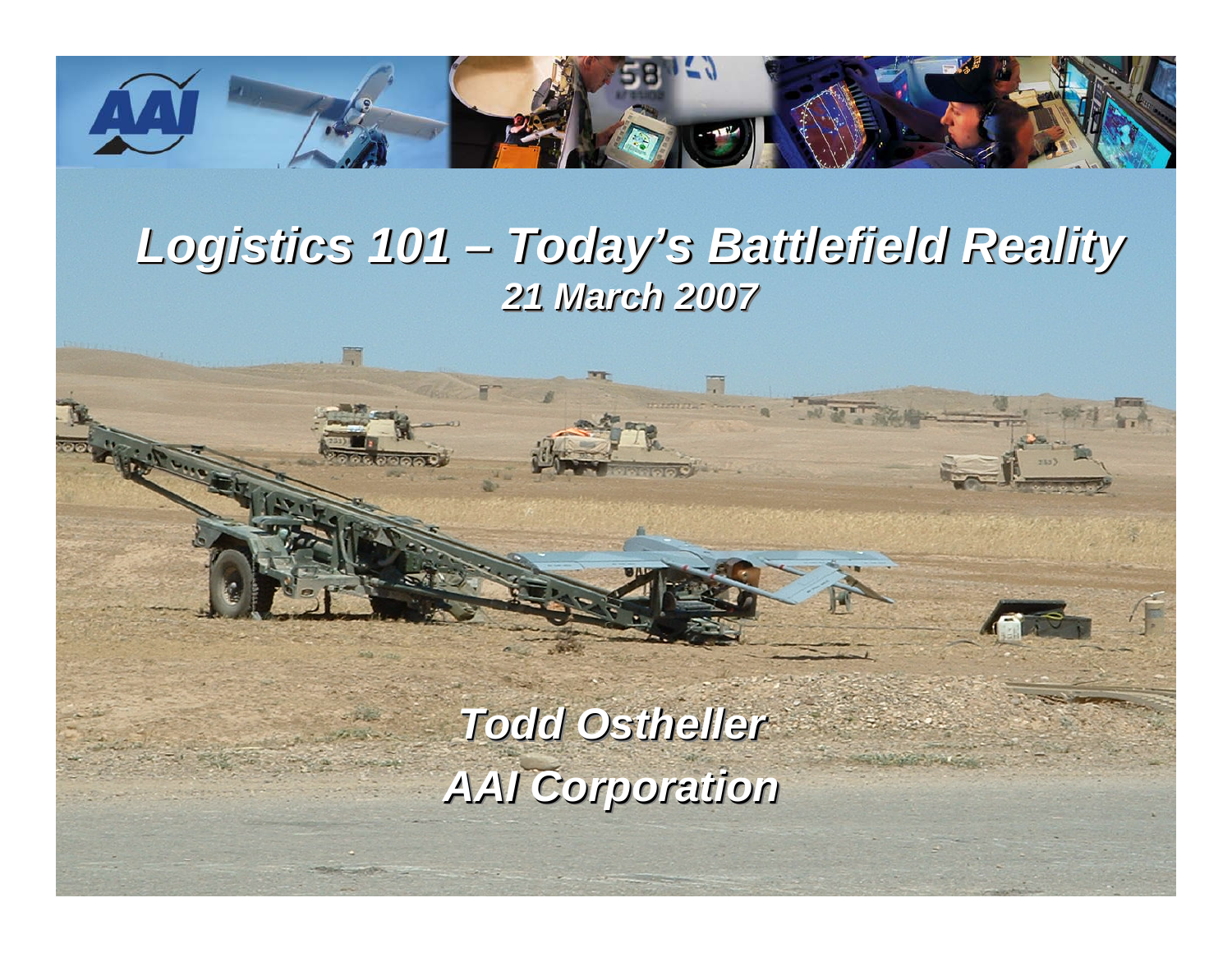

### *AAI UAS AAI UAS Warfighter Warfighter Support Support*

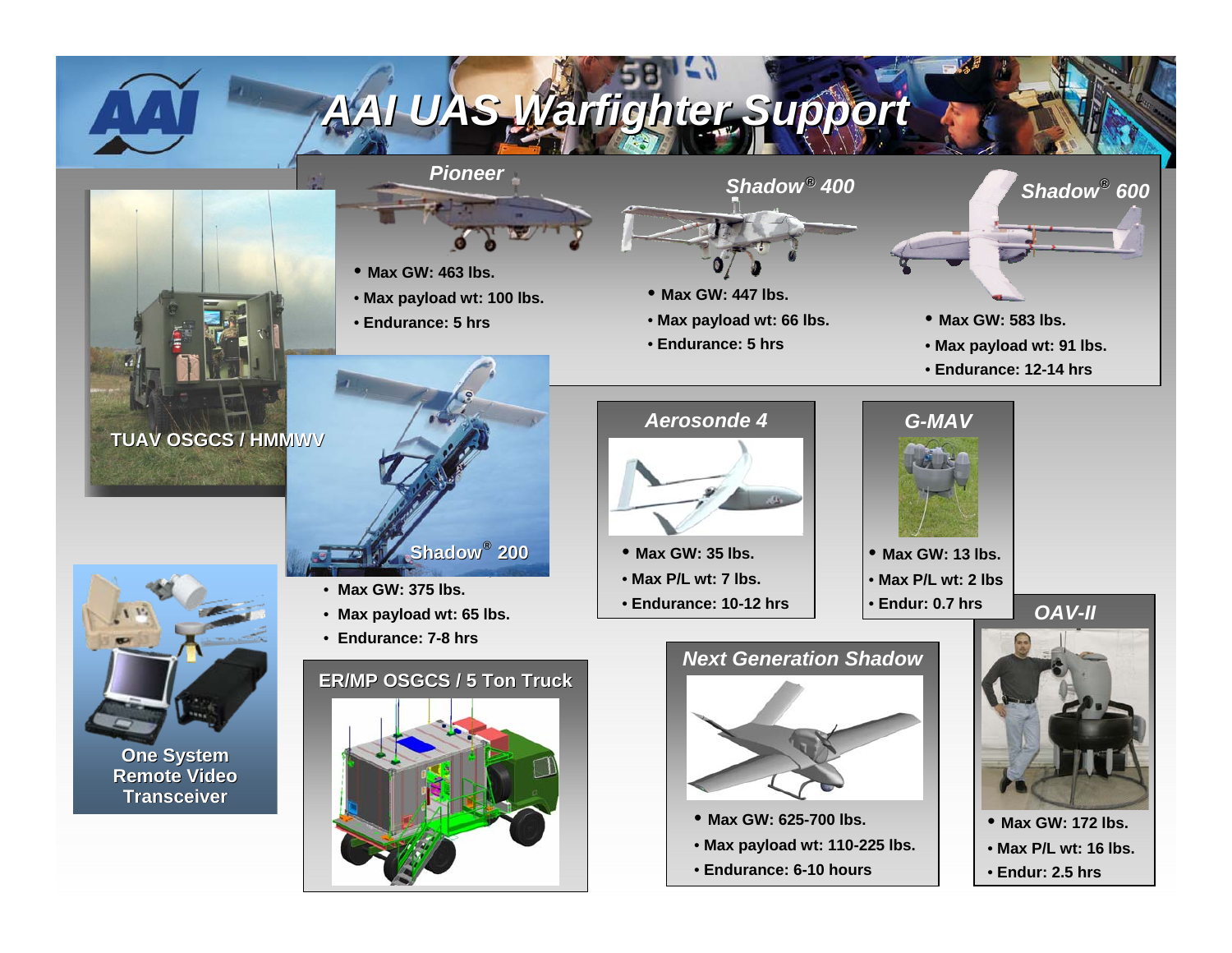

### *Shadow® Tactical UAS Tactical UAS*

#### *2006 Major Accomplishments 2006 Accomplishments*

- *Maintained combat system availability > 93%*
- *Reduced mishap rate by 59%*
- *Reduced system support costs by 25%*
- *Trained and fielded 19 new Shadow platoons Trained and fielded 19 new Shadow platoons*
- *Flew 70,000 combat flight hours in 2006 Flew 70,000 combat flight hours in 2006*
- *Flew 15,000 combat missions in 2006 Flew 15,000 combat missions in 2006*
- *Deployed first Shadow system to OEF Deployed first Shadow system to OEF*







### *Top Operational Challenges Top Operational Challenges Top Operational Challenges*

- **1. Increased OPTEMPO with additional surge 1. Increased OPTEMPO w Increased OPTEMPO with additional surge al surge**
- **2. Limited bandwidth for UAS operations**
- **3. Desire for increased situational awareness; 3. Desire for increased situational awareness; nal awareness; convoy and force protection convoy and force protection and force protection**

**B** 

- **4. Mixed airspace flight operations 4. Mixed airspace flight operations Mixed airspace flight operations**
- **5. Single fuel on the battlefield initiative 5. Single fuel on the ba Single fuel on the battlefield initiative ttlefield initiative**
- **6. Integrated US Army UAS field support 6. Integrated US Ar tegrated US Army UAS field sup UAS field support**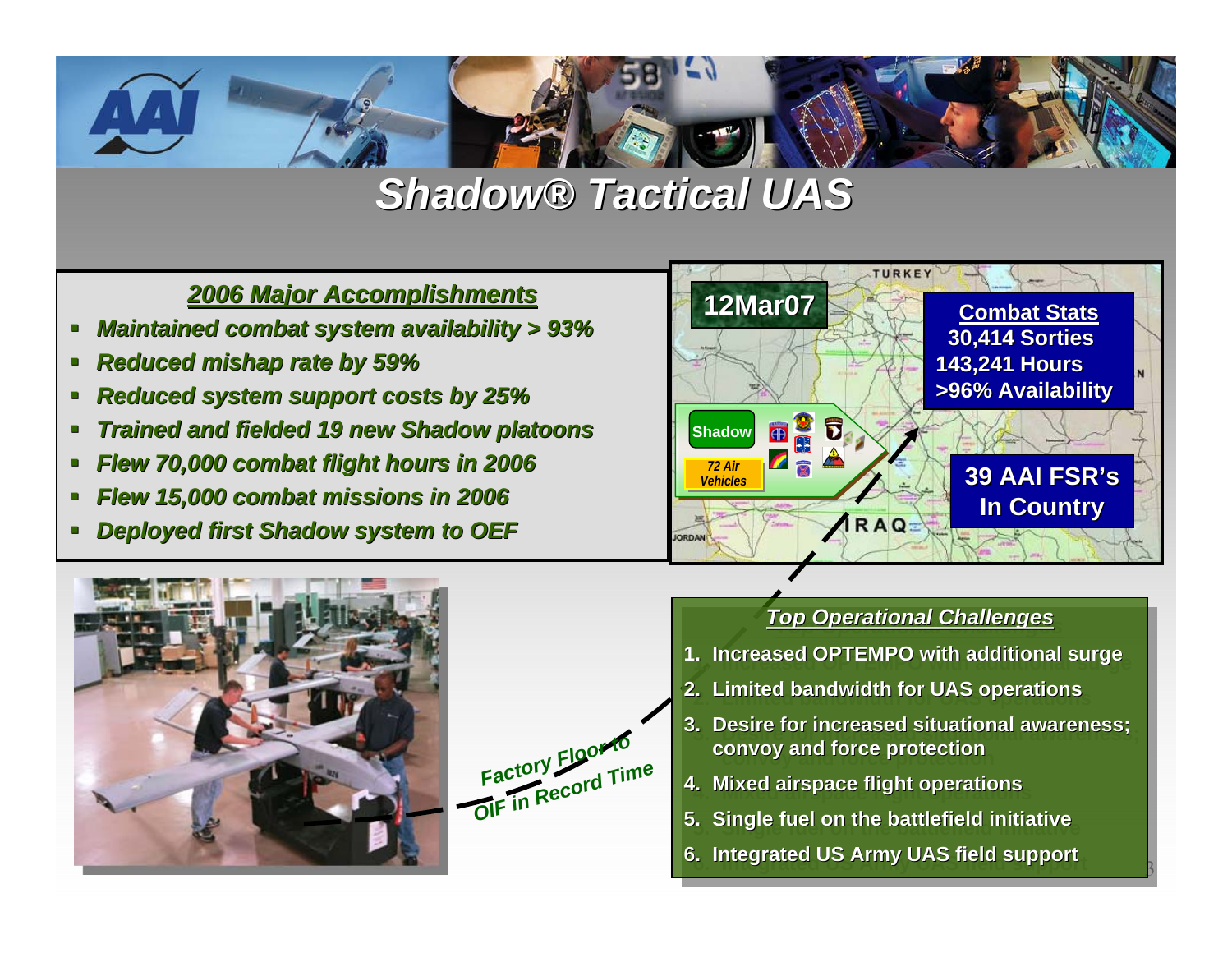# *Response to increased OPTEM*

**Expanded production facilities Increased FSR training Additional BIT team staffing**





 $\checkmark$  Development of predictive models  $\checkmark$  Flight hours predictions  $\checkmark$ Impact to Spares/Repair of Repairables  $\checkmark$  Reliability growth curve

**Establishment of FRA in Balad, Iraq PBL Contracting mechanism Add'l in-country contractor support**

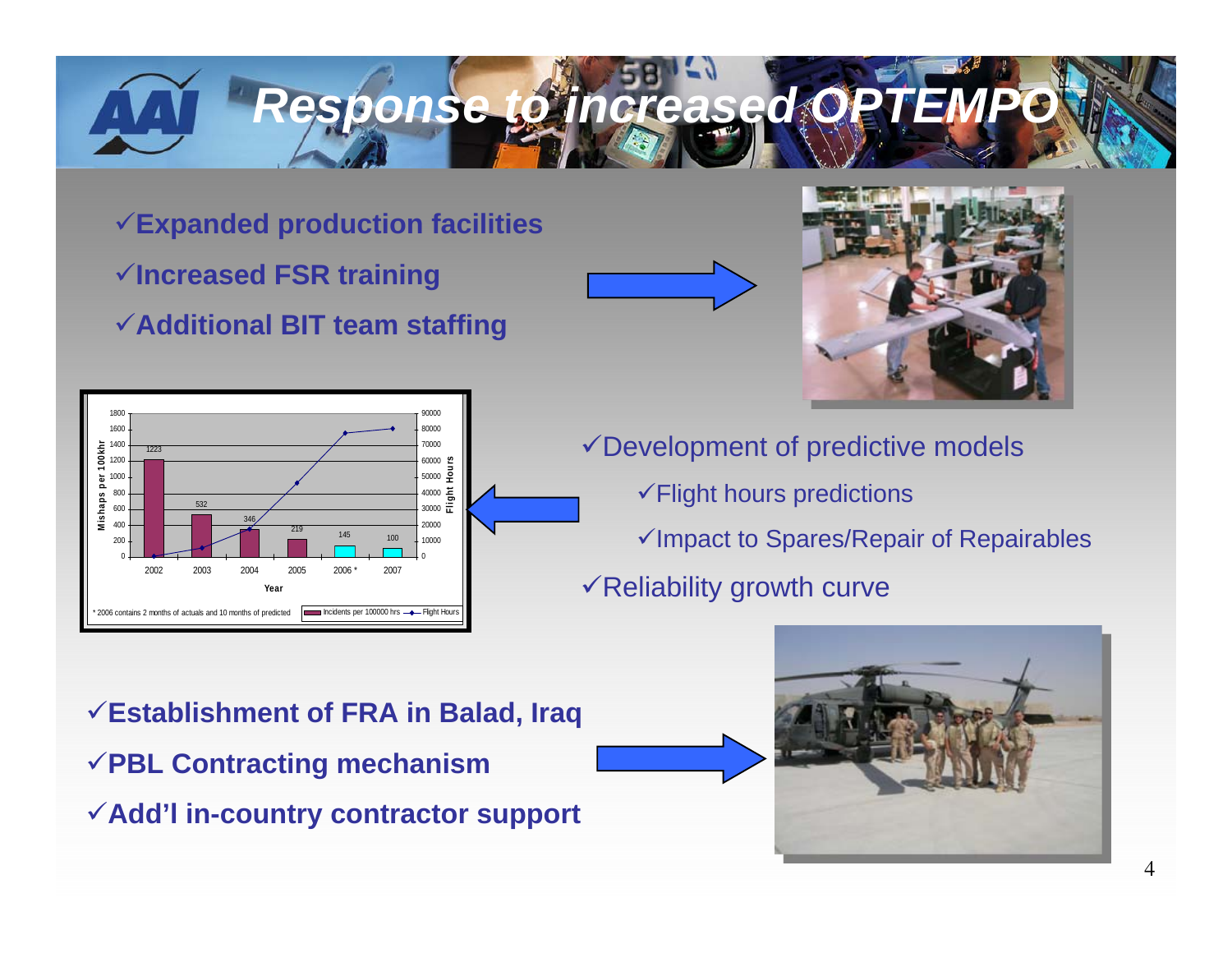## *Increased Situational Awareness*

- $\bullet$  **Laser Pointer/Designator/Range Finder**
	- **Fielded Laser Pointer option to assist in identification of targets**
	- **Developing Integrated EO/IR payload with Laser Designator/Rangefinder**



- • **Improved Laser Guided weapons response times, reacting quickly to dynamic insurgent activities.**
- • **Payload combines Designator with Laser Range Finder (LRF) to improve Target Location Error (TLE)**
- **Optical / IR performance maintained at high quality video in same payload as Laser Designator**







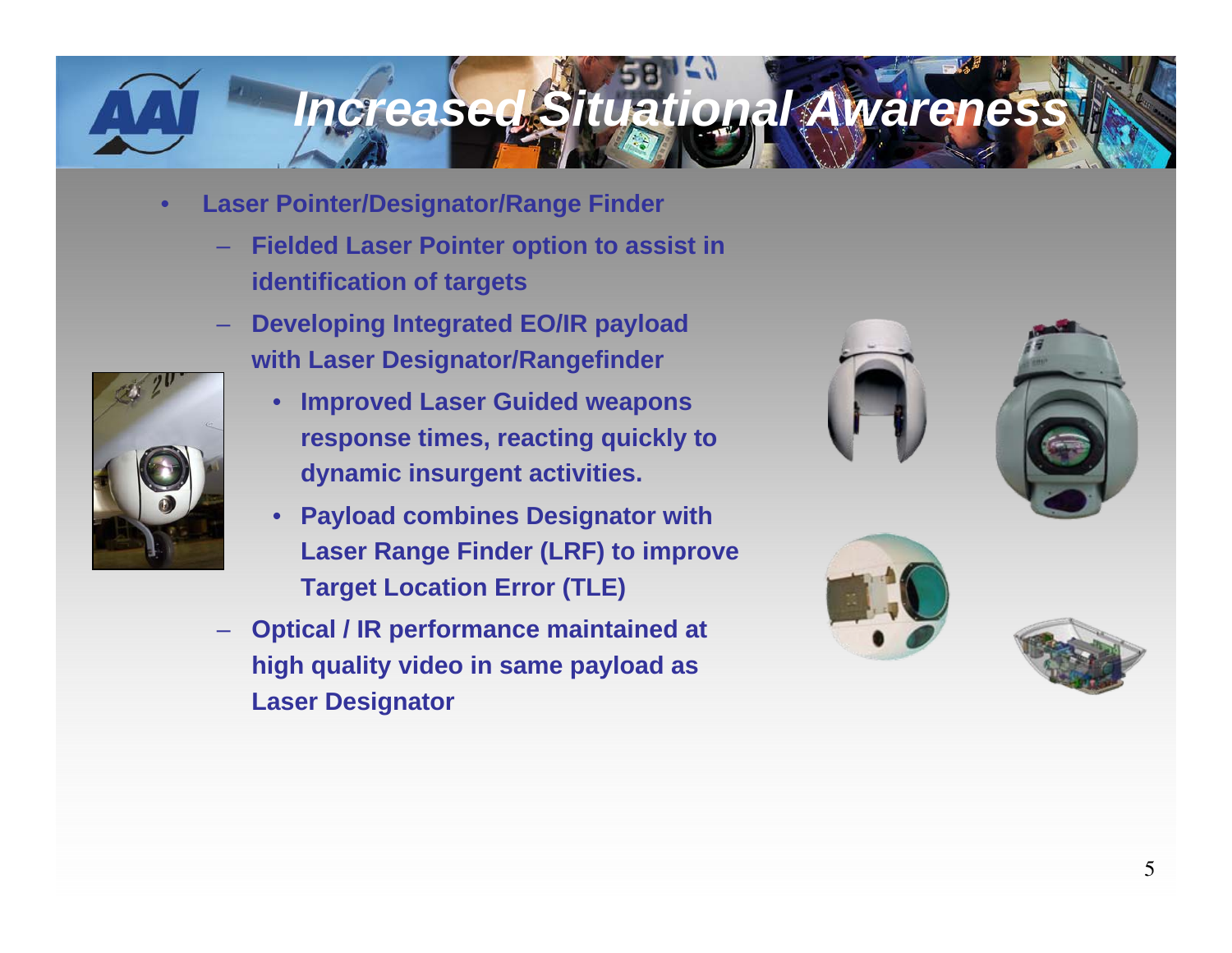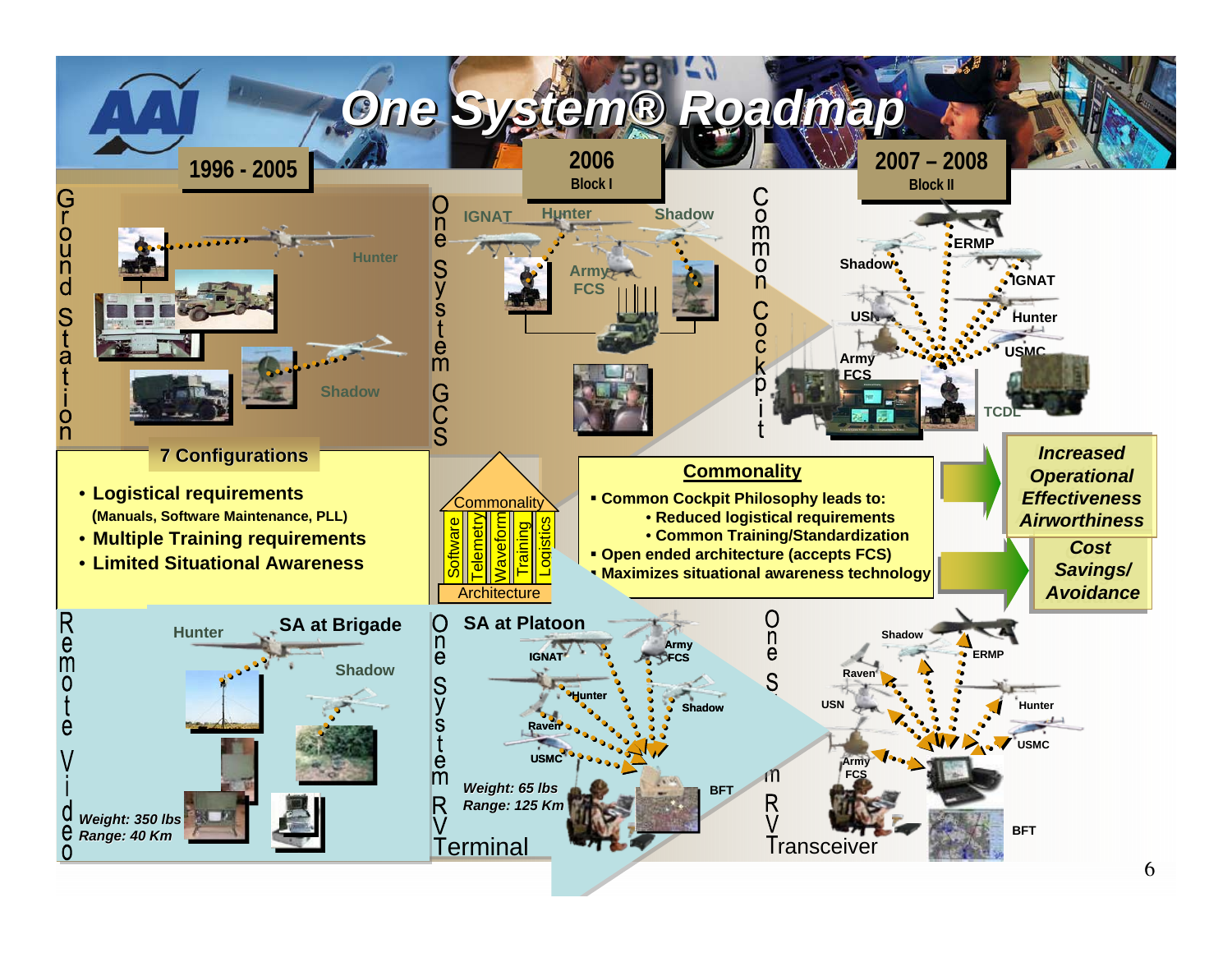## **Performance Based Logistics Support**

#### *"The Warfighter requires READINESS – not transactions"*

**PBL Phase IPBL Phase IMay 2003 – Jan 2004 - Cost Plus Fixed Fee May 2003 – Jan 2004 - Cost Plus Fixed Fee Jan 2004 – Oct 2004 - Cost Plus Fix Fee with Incentives Jan 2004 – Oct 2004 - Cost Plus Fix Fee with Incentives**



**The key is the validation of metrics with a verified data collection system**

7

*SHADOW TUAS HAS USED* 

*A PHASED PBL A PHASED PBL*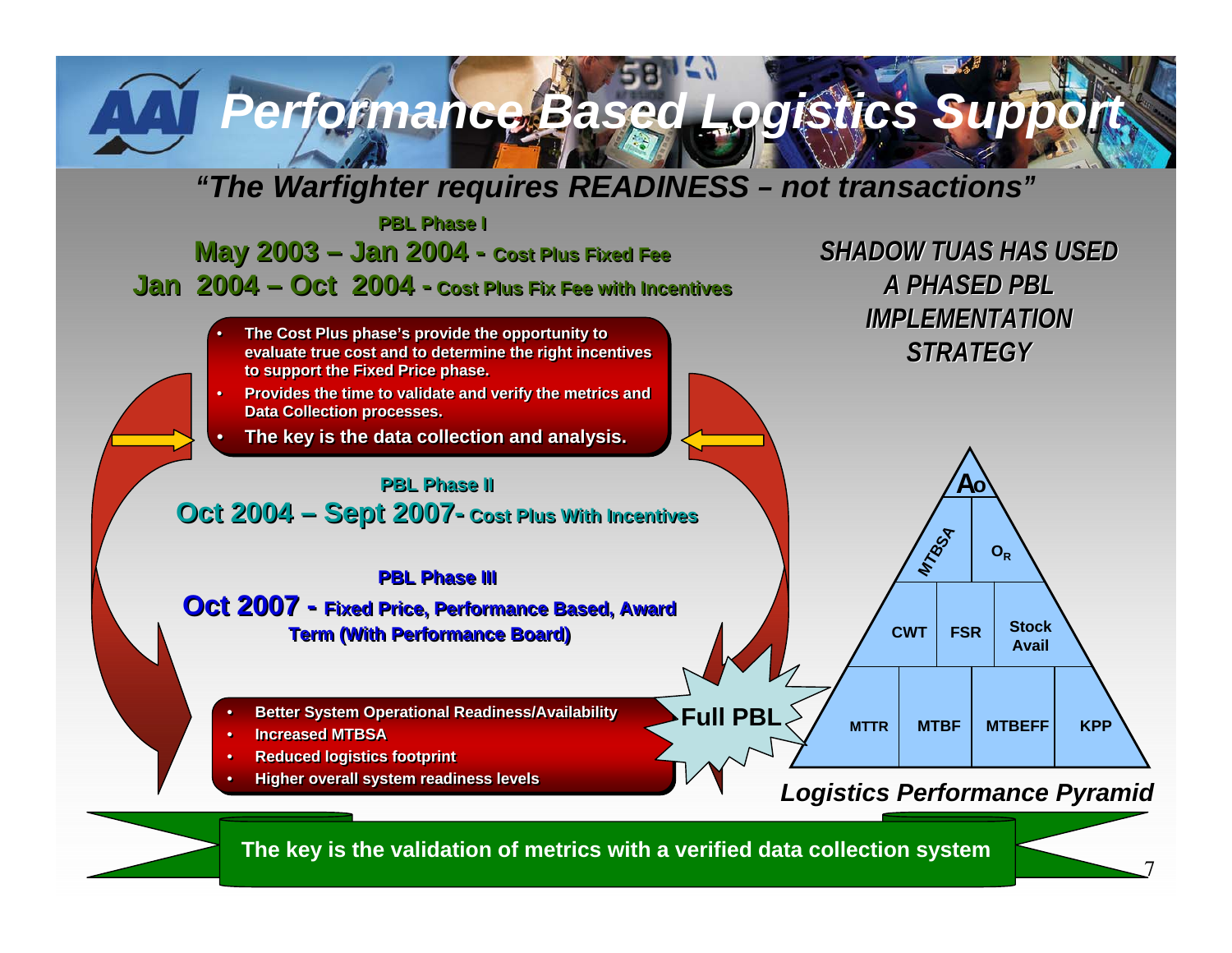### *Reset/Repair of Repairables*

- Reset/Repair of Repairables Initiatives
	- Completed lean manufacturing improvements in Hunt Valley factory.
	- – Established partnership arrangements with US Army Depots
		- Tobyhanna Army Depot Scranton, PA
		- Letterkenny Army Depot Chambersburg, PA
		- Corpus Christi Army Depot Corpus Christi, TX
	- – "Super" FSR at FRA (Balad) for expanded repair capabilities.
	- – Instituted CONUS EO/IR Payload repair facility in Rome, New York (Opened in June 2006)